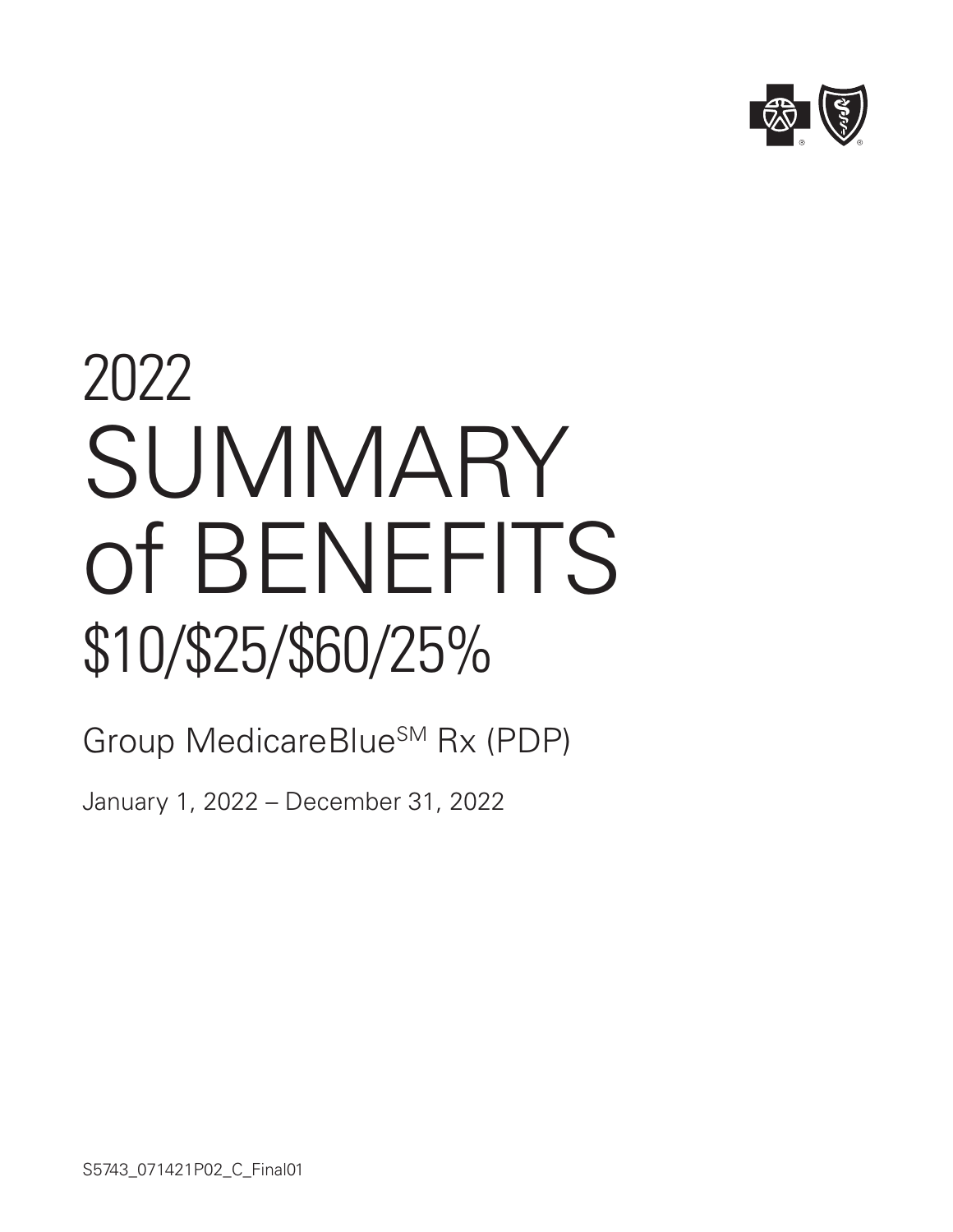# INTRODUCTION

This guide is a summary of the prescription drug services covered by Group MedicareBlue Rx (PDP). This booklet includes an overview of our plan and pharmacy network, an easy-to-read chart on the plan's benefits and costs and contact information for customer service.

## WHAT'S INCLUDED IN THIS SUMMARY OF BENEFITS?

| Notice of rights nondiscrimination and accessibility results and contact and contact and contact and accessibility results are all and contact and contact and contact and 3-4 |  |  |  |  |  |  |  |  |  |
|--------------------------------------------------------------------------------------------------------------------------------------------------------------------------------|--|--|--|--|--|--|--|--|--|

Here's how to learn more about the plan's benefits and costs:



Visit **YourMedicareSolutions.com/GroupPlans**



Enrolled members, call **1-877-838-3827** toll-free, daily, 8 a.m. to 8 p.m., Central and Mountain times. TTY: **711**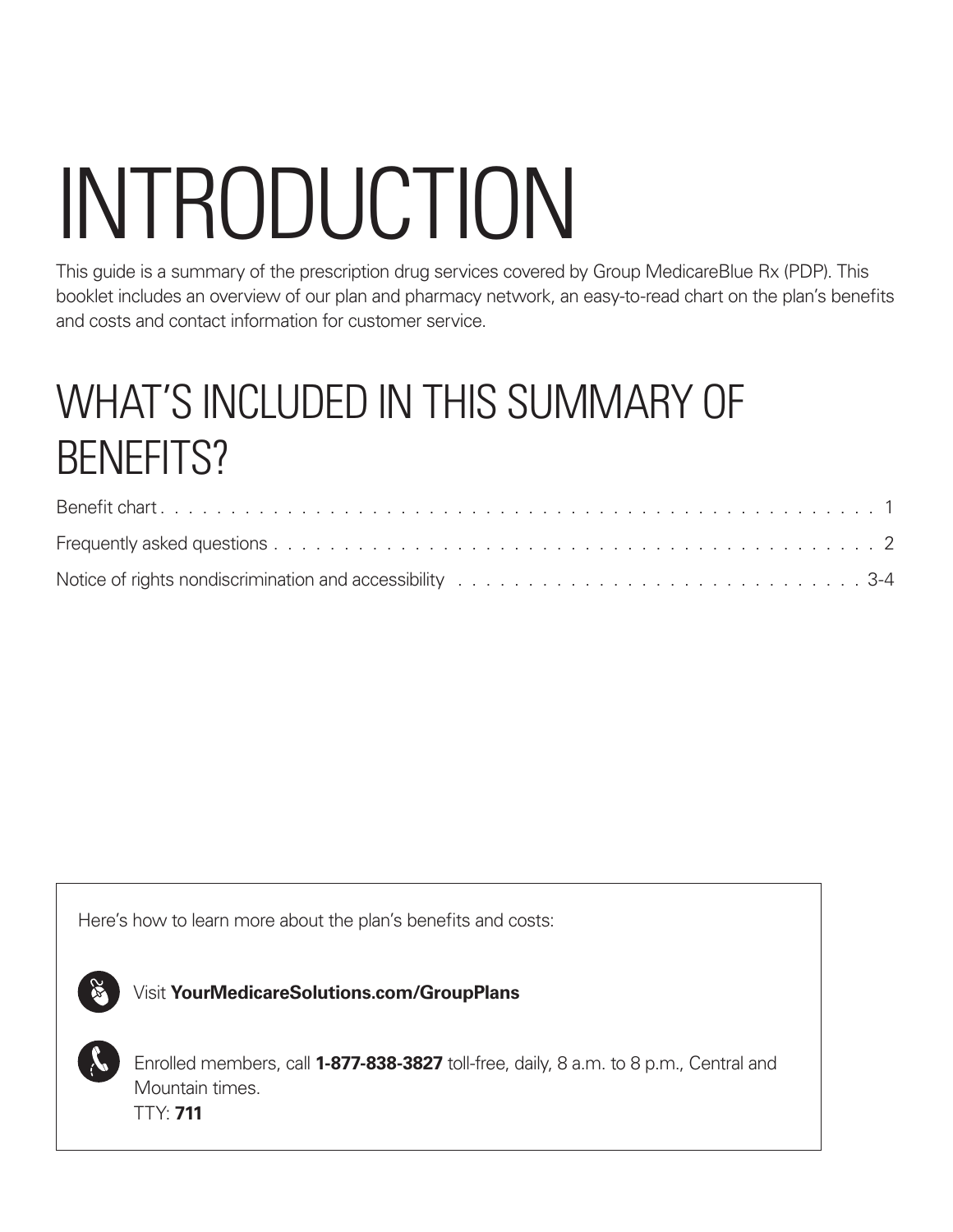## SUMMARY OF BENEFITS Group MedicareBlue Rx \$10/\$25/\$60/25%

If you have any questions about the plan's benefits or costs, contact your employer group.

| <b>Prescription drug benefits</b>                                                      |                                                                                                                                                                                                                                                                                                                                       |                 |  |  |  |  |  |  |  |
|----------------------------------------------------------------------------------------|---------------------------------------------------------------------------------------------------------------------------------------------------------------------------------------------------------------------------------------------------------------------------------------------------------------------------------------|-----------------|--|--|--|--|--|--|--|
| Initial coverage                                                                       | During this stage, you pay the following until your total yearly drug<br>costs reach \$4,430. Total yearly drug costs are the total drug costs<br>paid by both you and our Part D plan.                                                                                                                                               |                 |  |  |  |  |  |  |  |
|                                                                                        | You may get your drugs at network retail pharmacies and mail order<br>pharmacies.                                                                                                                                                                                                                                                     |                 |  |  |  |  |  |  |  |
| 30-day supply from a<br>network pharmacy or 31-day                                     | <b>Tier</b>                                                                                                                                                                                                                                                                                                                           | 30-day supply   |  |  |  |  |  |  |  |
| supply from a long-term care<br>facility                                               | <b>Tier 1 (Generic)</b>                                                                                                                                                                                                                                                                                                               | \$10 copay      |  |  |  |  |  |  |  |
|                                                                                        | <b>Tier 2 (Preferred brand)</b>                                                                                                                                                                                                                                                                                                       | $$25$ copay     |  |  |  |  |  |  |  |
|                                                                                        | <b>Tier 3 (Non-preferred brand)</b>                                                                                                                                                                                                                                                                                                   | \$60 copay      |  |  |  |  |  |  |  |
|                                                                                        | <b>Tier 4 (Specialty)</b>                                                                                                                                                                                                                                                                                                             | 25% coinsurance |  |  |  |  |  |  |  |
| 90-day supply from a<br>network pharmacy or mail                                       | <b>Tier</b>                                                                                                                                                                                                                                                                                                                           | 90-day supply   |  |  |  |  |  |  |  |
| order                                                                                  | <b>Tier 1 (Generic)</b>                                                                                                                                                                                                                                                                                                               | \$20 copay      |  |  |  |  |  |  |  |
|                                                                                        | <b>Tier 2 (Preferred brand)</b>                                                                                                                                                                                                                                                                                                       | $$50$ copay     |  |  |  |  |  |  |  |
|                                                                                        | <b>Tier 3 (Non-preferred brand)</b>                                                                                                                                                                                                                                                                                                   | $$120$ copay    |  |  |  |  |  |  |  |
|                                                                                        | <b>Tier 4 (Specialty)</b>                                                                                                                                                                                                                                                                                                             | 25% coinsurance |  |  |  |  |  |  |  |
|                                                                                        | You may get 90-day supplies of drugs from retail pharmacies for the<br>same cost as mail order. These pharmacies are called extended day<br>supply pharmacies and are identified in the pharmacy directory.                                                                                                                           |                 |  |  |  |  |  |  |  |
|                                                                                        | If you reside in a long-term care facility, you pay the same as at a<br>retail pharmacy.                                                                                                                                                                                                                                              |                 |  |  |  |  |  |  |  |
|                                                                                        | If you must use an out-of-network pharmacy, you will generally<br>have to pay the full cost (rather than your normal share of the cost)<br>at the time you fill your prescription. You can ask us to reimburse<br>you for our share of the cost. (Please refer to Chapter 5, Section 2.1<br>of the Evidence of Coverage for details.) |                 |  |  |  |  |  |  |  |
| <b>Coverage gap</b><br>Begins once your total drug costs<br>for the year reach \$4,430 | For 2022, during the coverage gap stage, you will pay no more than<br>your usual cost sharing for generic and brand-name drugs.                                                                                                                                                                                                       |                 |  |  |  |  |  |  |  |
| <b>Catastrophic coverage</b>                                                           | After your yearly out-of-pocket drug costs (including drugs you<br>purchased through your retail pharmacy and through mail order)<br>reach \$7,050, you pay the greater of:                                                                                                                                                           |                 |  |  |  |  |  |  |  |
|                                                                                        | • 5% of the total cost, or                                                                                                                                                                                                                                                                                                            |                 |  |  |  |  |  |  |  |
|                                                                                        | • \$3.95 copay for generic drugs (including brand drugs treated as<br>generic) and \$9.85 copay for all other drugs.                                                                                                                                                                                                                  |                 |  |  |  |  |  |  |  |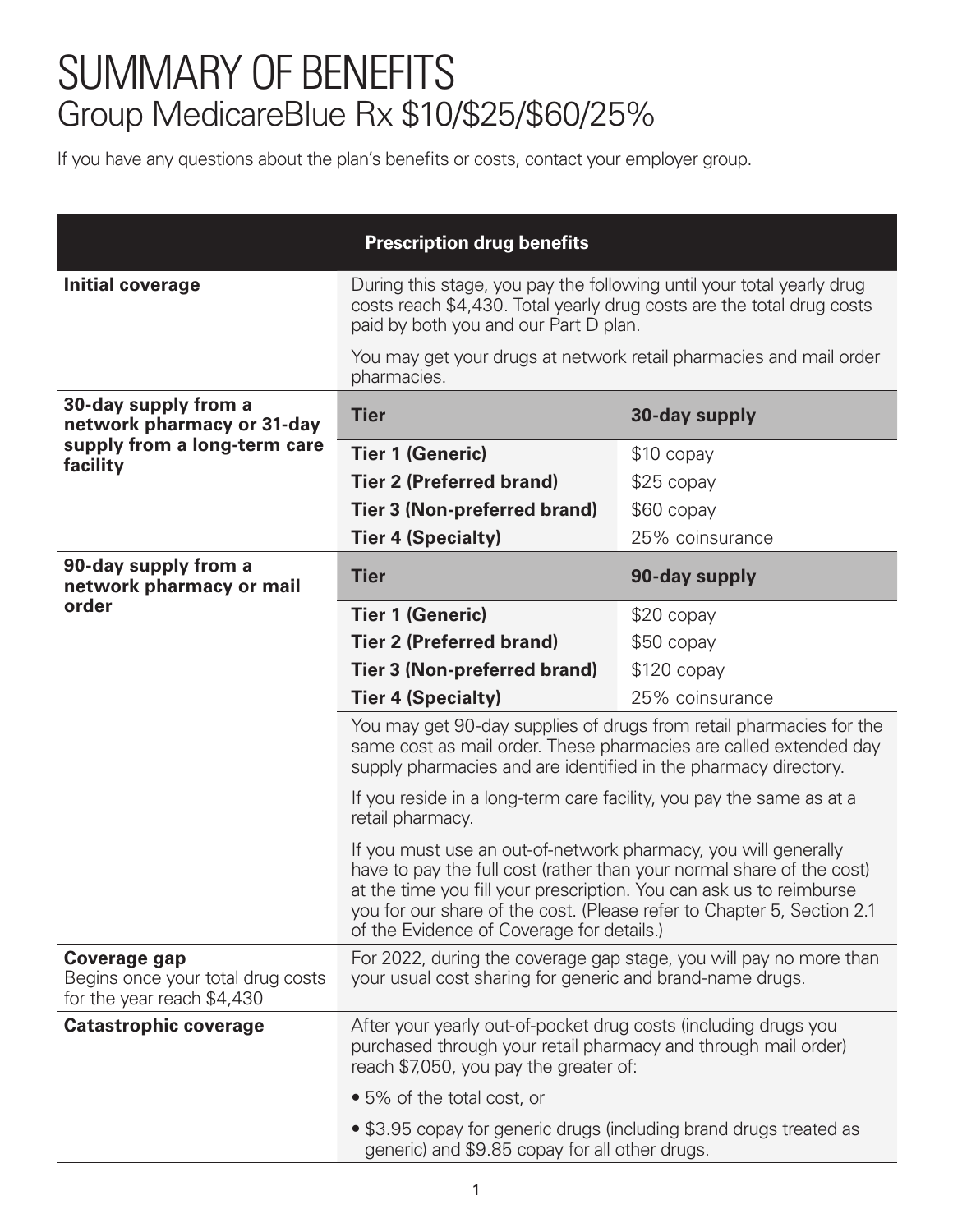## FREQUENTLY ASKED QUESTIONS

Read below to find more information about the plan benefits, eligibility requirements and who to contact for additional questions.

#### WHAT IS GROUP MEDICAREBLUE RX (PDP)?

Group MedicareBlue Rx (PDP) is a prescription drug plan that works with your Medicare benefits. This booklet explains what the plan covers and explains what costs you will pay as a member. Not all covered services are listed. For a complete list of covered services, contact your employer group for the Evidence of Coverage (EOC) and Chapter 4: What you pay for your Part D prescriptions drugs (Schedule of coverage and limitations (SCAL)).

#### CAN I JOIN?

You must be entitled to Medicare Part A and/or enrolled in Part B, live in the plan's service area and be identified as an eligible participant by your employer.

#### ARE MY DRUGS COVERED?

Check the formulary, also called a drug list, at **YourMedicareSolutions.com/GroupDocuments** and look for "4-tier Formulary" or call customer service.

#### HOW MUCH WILL I NEED TO PAY FOR PRESCRIPTION DRUGS?

The amount you pay depends on the tier the drug is on and the benefit stage you have reached. Your costs for each drug tier and benefit stage are shown in the benefit chart in this document.

#### WHICH PHARMACIES CAN I USE?

In general, you will need to use the pharmacies in the plan's network to fill your prescriptions. You can find the list of pharmacies for this plan at **YourMedicareSolutions.com/GroupPharmacy**. Or call us and we will send you a pharmacy directory.

#### WHAT ARF THE DRUG TIFRS?

Our plan places a drug into one of four tiers. Check the 2022 formulary to find out which tier your drug is on.

#### **Tier 1: Generic drugs**

This tier is the lowest tier and generally contains the lowest cost generics.

#### **Tier 2: Preferred brand**

This tier contains preferred brand drugs and some non-preferred generic drugs.

#### **Tier 3: Non-preferred brand**

This tier contains non-preferred brand drugs and some non-preferred generic drugs.

#### **Tier 4: Specialty**

This tier contains very high cost brand and generic drugs, which may require special handling and/or close monitoring.

#### WANT TO LEARN MORE ABOUT ORIGINAL MEDICARE?

The Medicare & You handbook explains what Original Medicare covers and the costs you may pay. You can view the handbook online at **Medicare.gov** or call **1-800-633-4227** to get a copy. TTY users should call **1-877-486-2048**. You can call 24 hours a day, seven days a week.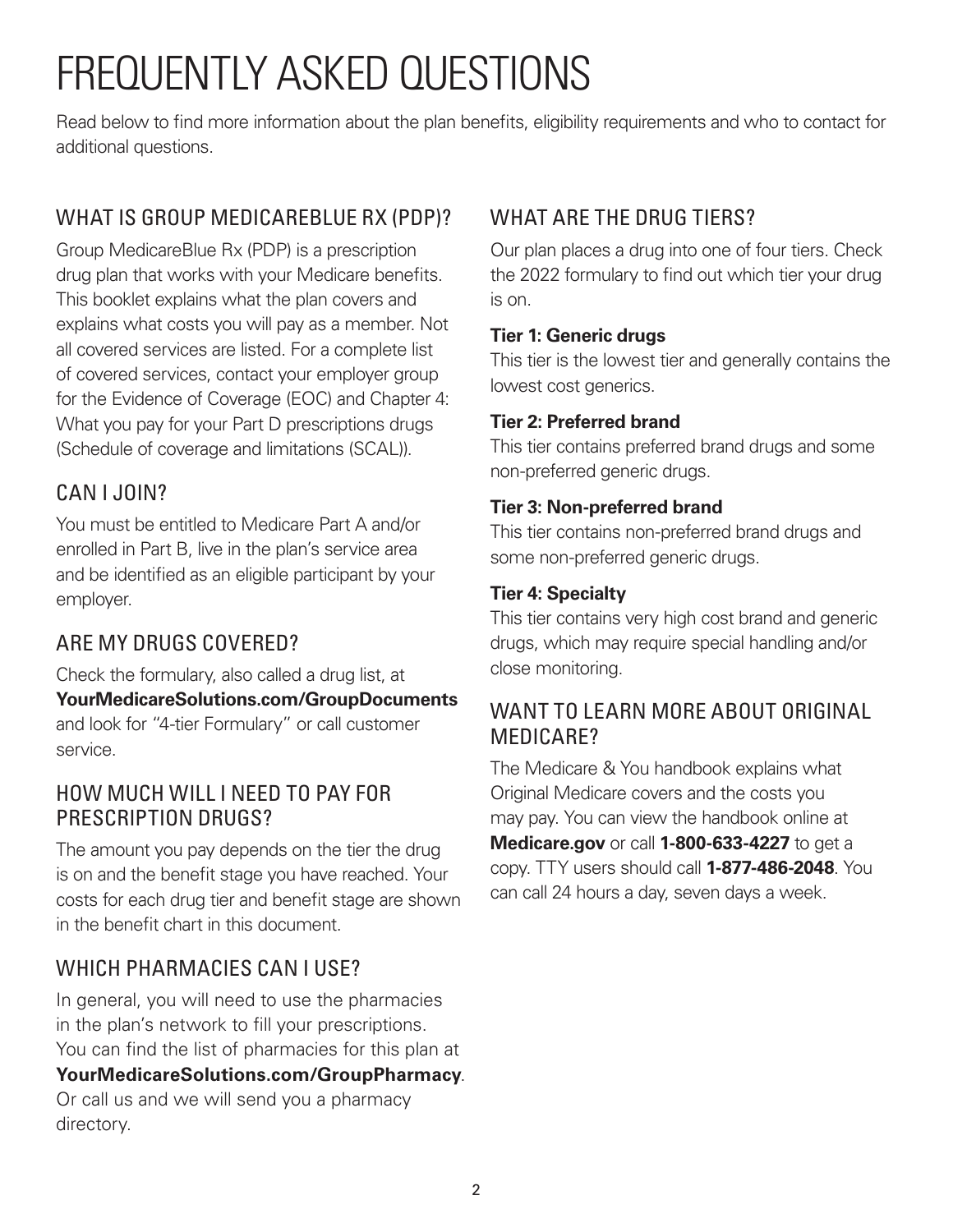### **NOTICE OF RIGHTS NONDISCRIMINATION AND ACCESSIBILITY**

Group MedicareBlue<sup>SM</sup> Rx (PDP) complies with applicable Federal civil rights laws and does not discriminate on the basis of race, color, national origin, age, disability, or sex. Group MedicareBlue Rx does not exclude people or treat them differently because of race, color, national origin, age, disability, or sex.

Group MedicareBlue Rx:

- Provides free aids and services to people with disabilities to communicate effectively with us, such as:
	- o Qualified sign language interpreters
	- o Written information in other formats (large print, audio, accessible electronic formats, other formats)
- Provides free language services to people whose primary language is not English, such as:
	- o Qualified interpreters
	- o Information written in other languages

If you need these services, call customer service at 1-877-838-3827, daily, 8:00 a.m. to 8:00 p.m. Central and Mountain times (TTY: 711).

If you believe that Group MedicareBlue Rx has failed to provide these services or discriminated in another way on the basis of race, color, national origin, age, disability, or sex, you can file a grievance in writing to:

Group MedicareBlue Rx Compliance Officer 3400 Yankee Drive, R400 Eagan, MN 55121

You can file a grievance by mail. If you need help filing a grievance, the Group MedicareBlue Rx Compliance Officer is available to help you. You can also file a civil rights complaint with the U.S. Department of Health and Human Services, through one of the following methods:

| Electronically through the Office of Civil | https://ocrportal.hhs.gov/ocr/portal/lobby.jsf |
|--------------------------------------------|------------------------------------------------|
| <b>Rights Complaint Portal</b>             |                                                |
| By Mail                                    | U.S. Department of Health and Human Services   |
|                                            | 200 Independence Avenue SW                     |
|                                            | Room 509F, HHH Building                        |
|                                            | Washington, DC 20201                           |
| By Phone                                   | 1-800-368-1019                                 |
|                                            | 800-537-7697 (TDD)                             |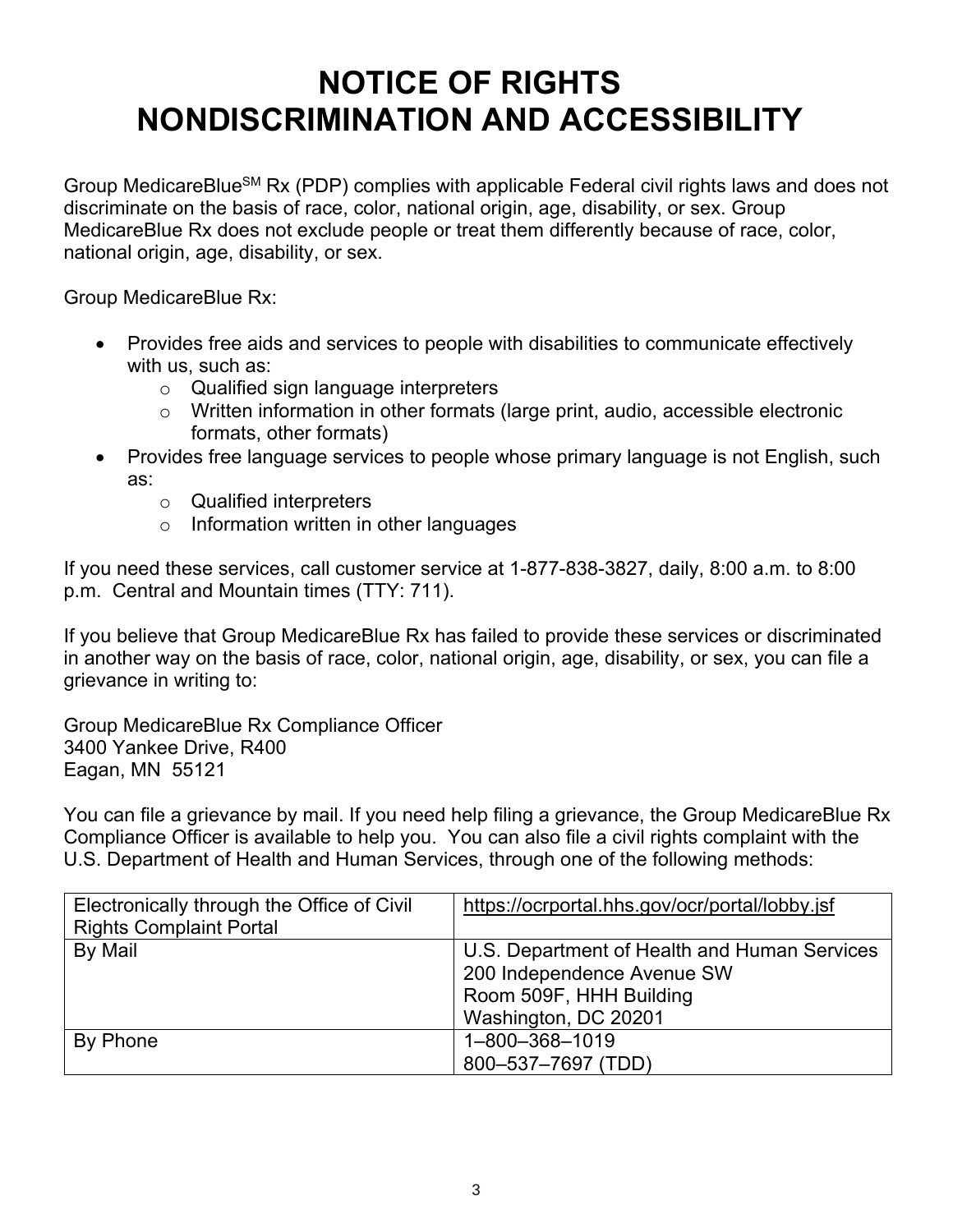**Spanish:** ATENCIÓN: si habla español, tiene a su disposición servicios gratuitos de asistencia lingüística. Llame al 1-877-838-3827 (TTY: 711).

**Hmong:** LUS CEEV: Yog tias koj hais lus Hmoob, cov kev pab txog lus, muaj kev pab dawb rau koj. Hu rau 1-877-838-3827 (TTY: 711).

**Cushite:** XIYYEEFFANNAA: Afaan dubbattu Oroomiffa, tajaajila gargaarsa afaanii, kanfaltiidhaan ala, ni argama. Bilbilaa 1-877-838-3827 (TTY: 711).

**Vietnamese:** CHÚ Ý: Nếu bạn nói Tiếng Việt, có các dịch vụ hỗ trợ ngôn ngữ miễn phí dành cho bạn. Gọi số 1-877-838-3827 (TTY: 711).

**Chinese:** 注意:如果您使用繁體中文,您可以免費獲得語言援助服務。請致電 1-877-838-3827 (TTY: 711)。

**Russian:** ВНИМАНИЕ: Если вы говорите на русском языке, то вам доступны бесплатные услуги перевода. Звоните 1-877-838-3827 (телетайп: 711).

**Laotian:** ໂປດຊາບ: ຖ້າວ່າ ທ່ານເວົ້າພາສາ ລາວ, ການບໍລິການຊ່ວຍເຫຼືອດ້ານພາສາ, ໂດຍບໍ່ເສັງຄ<sup>່</sup>າ, ແມ່ນມີພ້ອມໃຫ້ທ່ານ. ໂທຣ 1-877-838-3827 (TTY: 711).

**Amharic:** ማስታወሻ: የሚናገሩት ቋንቋ ኣማርኛ ከሆነ የትርጉም እርዳታ ድርጅቶች፣ በነጻ ሊያግዝዎት ተዘጋጀተዋል፡ ወደ ሚከተለው ቁጥር ይደውሉ 1-877-838-3827 (መስማት ለተሳናቸው: 711).

**Karen:** ဟ်သူဉ်ဟ်သး– နမ့္ပ်ကတိၤ/ကညီ /ကျိဉ်အယိႇ/နမၤန္)/ကျိဉ်အတ္ပါမၤစၢၤလ၊/တလၢာ်ဘူဉ်လျာ်စ္၊/နီတမံၤဘဉ်သူန္ဉာ လီၤ./ကိႏ 1-877-838-3827 (TTY: 711).

**German:** ACHTUNG: Wenn Sie Deutsch sprechen, stehen Ihnen kostenlos sprachliche Hilfsdienstleistungen zur Verfügung. Rufnummer: 1-877-838-3827 (TTY: 711).

**Mon-Khmer, Cambodian:** របយ័តន៖ េ�ើសិនជាអនកនិយាយ ភាសាែខមរ, សេវាជំនួយែជនកភាសា ដោយមិនគិតឈនួល គឺអាចមានសំរាប់បំរើអនក។ ចូរ ទូរស័ពទ 1-877-838-3827 (TTY: 711)។

#### **Arabic:**

ملحوظة: إذا كنت نتحدث اذكر اللغة، فإن خدمات المساعدة اللغوية تتوافر لك بالمجان. اتصل برقم 3827-838-77-1 (رقم هاتف الصم والبكم: 711).

**French:** ATTENTION : Si vous parlez français, des services d'aide linguistique vous sont proposés gratuitement. Appelez le 1-877-838-3827 (TTY: 711).

**Korean:** 주의: 한국어를 사용하시는 경우, 언어 지원 서비스를 무료로 이용하실 수 있습니다. 1-877-838-3827 (TTY: 711)번으로 전화해 주십시오.

**Serbo-Croatian:** OBAVJEŠTENJE: Ako govorite srpsko-hrvatski, usluge jezičke pomoći dostupne su vam besplatno. Nazovite 1-877-838-3827 (TTY- Telefon za osobe sa oštećenim govorom ili sluhom: 711).